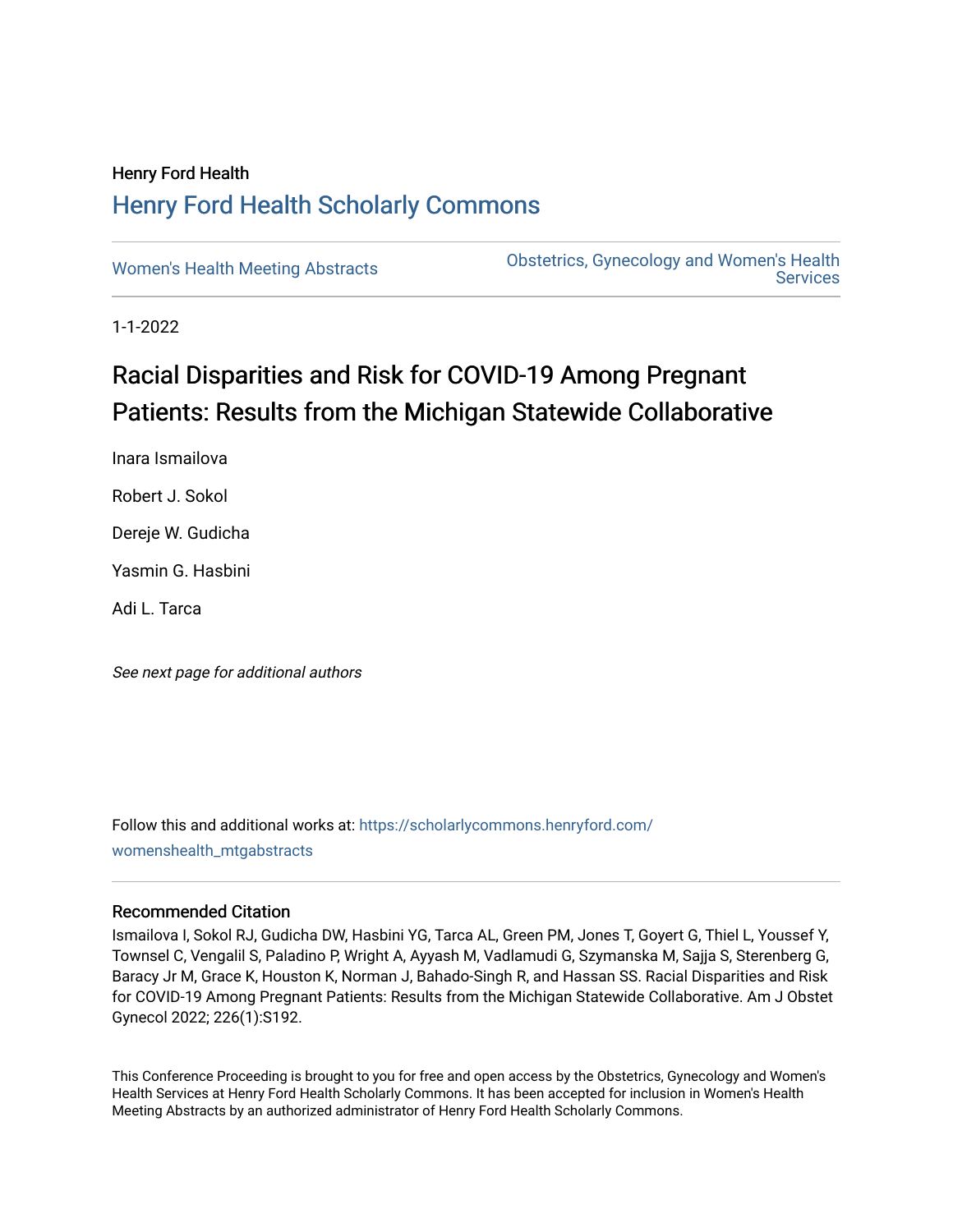# Authors

Inara Ismailova, Robert J. Sokol, Dereje W. Gudicha, Yasmin G. Hasbini, Adi L. Tarca, Pooja M. Green, Theodore Jones, Gregory Goyert, Lisa Thiel, Youssef Youssef, Courtney Townsel, Shyla Vengalil, Paige Paladino, Amy Wright, Mariam Ayyash, Gayathri Vadlamudi, Marta Szymanska, Sonia Sajja, Grace Sterenberg, Michael Baracy Jr., Karlee Grace, Kaitlyn Houston, Jessica Norman, Ray Bahado-Singh, and Sonia S. Hassan